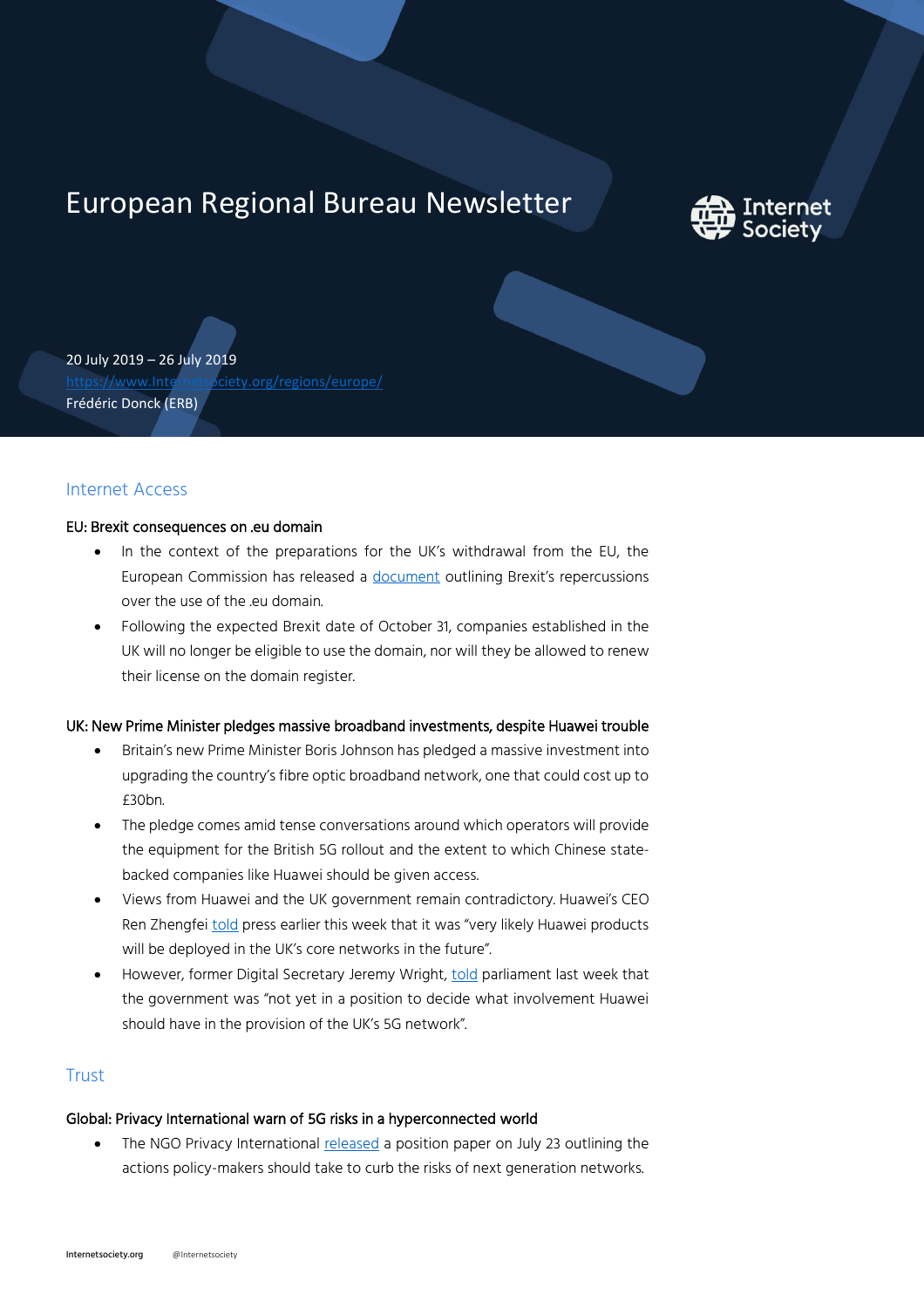- While 5G networks will enable higher download and upload rates, lower latency, and more connection density, the underlying physical infrastructure of the Internet will not change substantially. Governments or companies will still be able to use "exploitative techniques" like communications surveillance or data retention.
- On the security side, Privacy International acknowledge that upgrading the standards of 5G protocols will bring some improvements that will prevent the abuse of signalling protocols (needed for roaming), but old vulnerabilities will remain due to the coexistence with other protocols like 4G, 3G or 2G.
- To address these issues, Privacy International recommend corporations conduct privacy assessments and minimise the data they collect and retain, giving users information and control over how their devices work.

#### EU: Sweeping new rules to curb illegal online content revealed

- The Financial Times has [obtained](https://www.ft.com/content/e9aa1ed4-ad35-11e9-8030-530adfa879c2) a leaked memo from the European Commission outlining its plans for a Digital Services Act, legislation that aims to increase the liability of platforms for the publication of online content and expected to be published at the end of 2020.
- The proposed Digital Services Act comes at a time when a flurry of other EU countries are legislating on measures to curb illegal online content, including in Germany (NetzDG), France (Avia law), and UK (the Online Harms Whitepaper).

#### EU: Commission launches a call for proposals on data on the EU's start-up landscape

- The European Commission announced earlier this week the launch of a [tender](https://ec.europa.eu/digital-single-market/en/news/call-proposals-set-european-startup-and-scaleup-ecosystem-graph) for the provision of a service that studies the EU's start-up and hub landscape and assess its overall contribution to the EU economy.
- The two main expected results are to strengthen the image of European ICT startups and scale-ups while contributing to more effective evidence-based policymaking. The deadline for applications is 23 September 2019.

#### EU: Beware of hurting SMEs with GDPR, say European retailers

- Following the European Commission's publication of its status [report](https://ec.europa.eu/commission/sites/beta-political/files/communication_from_the_commission_to_the_european_parliament_and_the_council.pdf) on the first year of GDPR implementation, the European association for retail and wholesale EuroCommerce has expressed its views on the topic.
- EuroCommerce's Christian Verschueren [believed](https://www.eurocommerce.eu/media/170623/2019.07.24%20-%20GDPR%20one%20year%20onrev.pdf) that more efforts are needed to reduce regulatory burdens on companies, "particularly on the 4 million SMEs in our sector".
- The association welcomes the Commission's further cooperation with the private sector, but expects further clarifications on how companies can simplify their GDPR-compliance processes.
- The association of retailers also highlights potential contradictions and overlaps between the GDPR and the draft of the e-Privacy regulation, asking legislators to "ensure that the e-Privacy Regulation and GDPR are aligned and avoid obligations contradicting each other".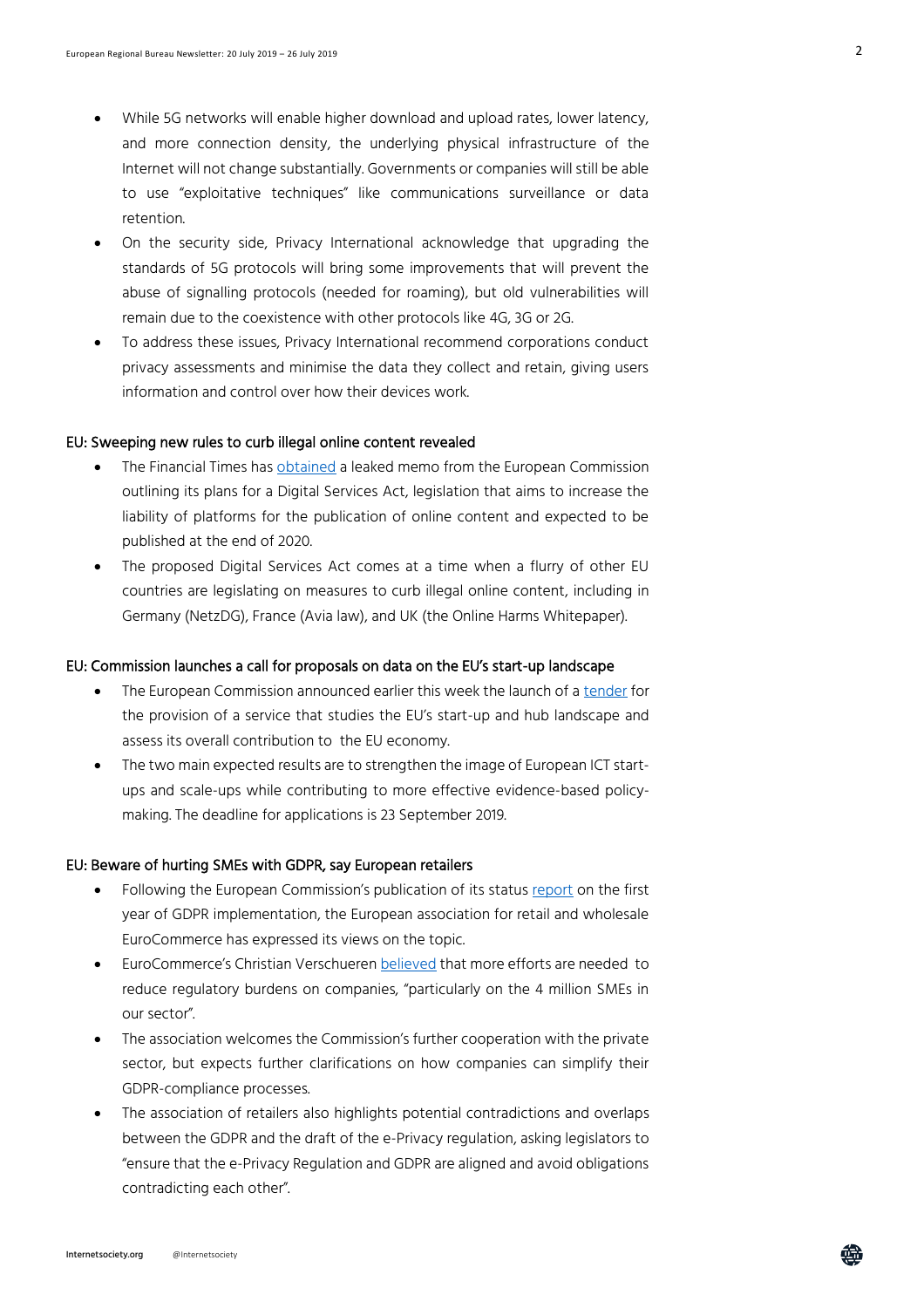#### EU: NGOs push Commission to assess data retention

- Around 30 digital rights organisations, including EDRi and La Quadrature du Net, sent a [letter](https://politico.us8.list-manage.com/track/click?u=e26c1a1c392386a968d02fdbc&id=0db410b905&e=f8f19040b6) to the Commission's president-elect Ursula von der Leyen and first vice-president Frans Timmermans to ask for "an independent, scientific study on the necessity and proportionality of existing and potential legislative measures around data retention."
- They also call on the EU executive to launch infringement procedures against countries enforcing data protection laws that are not compliant with the Court's rulings.
- The groups argue that "blanket data retention is an invasive surveillance measure of the entire population".

#### EU: 27 Member States have already submitted their 5G networks risk assessment

- Speaking to the European Parliament's Civil Liberties Committee (LIBE), Commissioner for the Security Union Julian Kin[g announced](https://twitter.com/cynthiakroet/status/1154040158477402113) this week that 27 out of 28 EU capitals had already submitted their national 5G network risk assessment.
- In an accompanyin[g statement,](http://europa.eu/rapid/press-release_STATEMENT-19-4266_en.htm) the Commissioner said he was pleased to see that most Member States had submitted their risk assessments and that this work should continue: "We need all key players, big and small, to accelerate their efforts and join us in building a common framework aimed at ensuring consistently high levels of security".

#### EU: Hearing of new Cybersecurity Chief postponed

- Juhan Lepassaar, former Head of Cabinet to Andrus Ansip who served as Vice President of the Commission for the Digital Single Market, was scheduled to be grilled by Members of the European Parliament this week in the Industry, Research and Energy committee (ITRE) ahead of his appointment.
- But Lepassaar did not take the floor, agreeing instead with ITRE's committee chair Adina-Ioana Vălean to push back the hearing to September 2-3.

#### France: Government signals U-Turn on the need for overhaul of platform rules

- Recent statements by French Digital Minister Cédric O indicates that the French government may be cooling on the idea of wide-reaching platform liability regulation.
- Speaking to parliamentarians during a session this week, the minister expressed his reserves around developing a "third status" for platforms, telling the French Senate that this would be unacceptable to Nordic countries.
- The "third status" idea was floated by France, applying to companies like Google, Facebook and Twitter, to create a new status for companies that are not publishers, who are legally responsible for content, but not mere hosting providers.